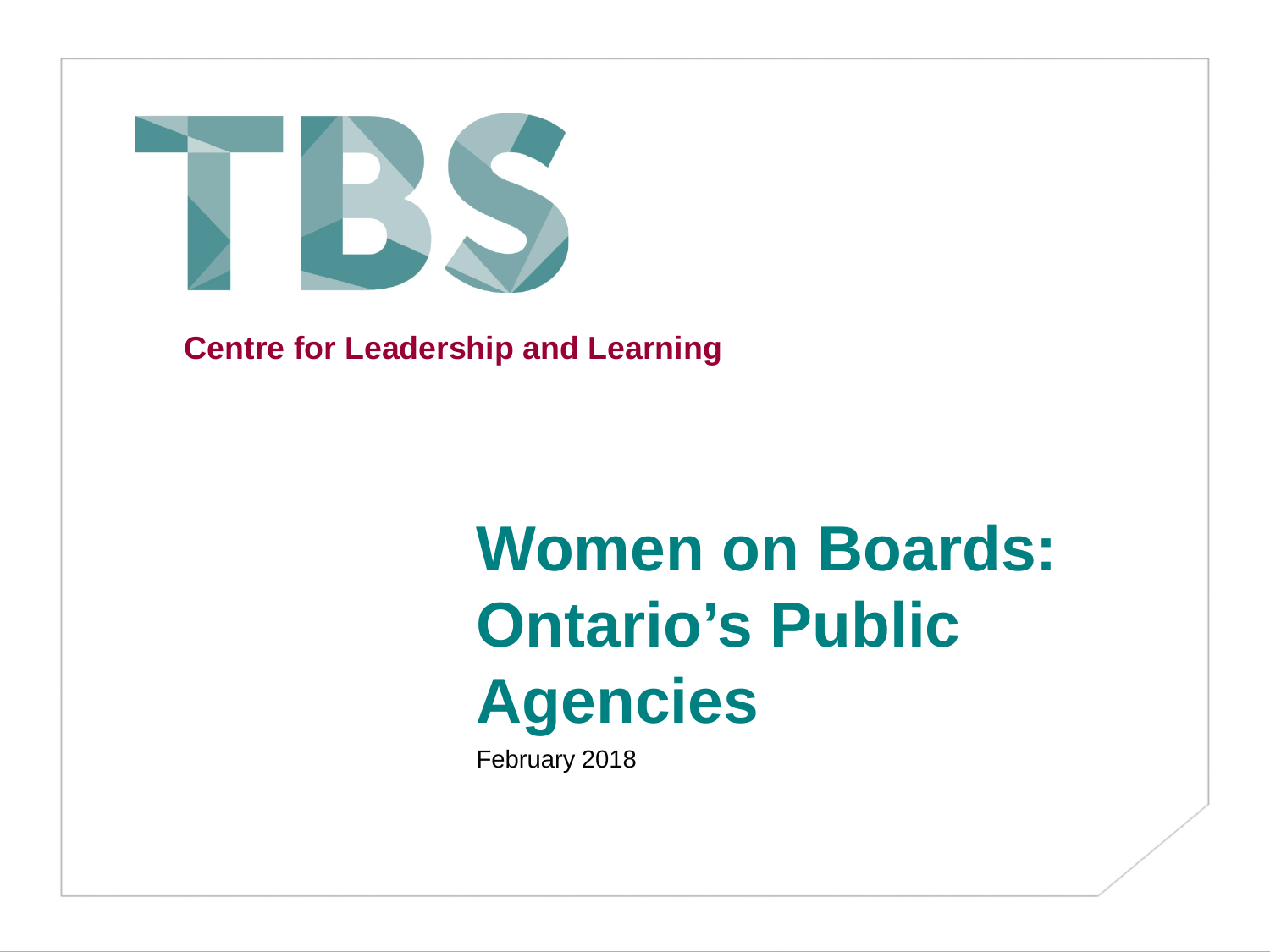## **Context for Action**



- While women make up 50% of Ontario's workforce and over 50% of post-secondary graduates, they remain underrepresented in leadership positions across Ontario.
- Research has shown a significant relationship between board gender diversity and corporate performance: organizations with gender diverse boards and senior leadership teams have higher returns on equity, valuations, and profits over time. (McKinsey & Co, 2011)
- Having female board members generally equates to better stock performance. A report published by CIBC World in July 2017 found that companies in their 8-year study with at least one woman on their board clearly outperformed comparable companies with no women on their boards.
- It's important that boards of provincial agencies reflect the communities they serve, and diverse boards can help the agencies adopt new innovated ideas and approaches to solving problems.



\* As of January 2018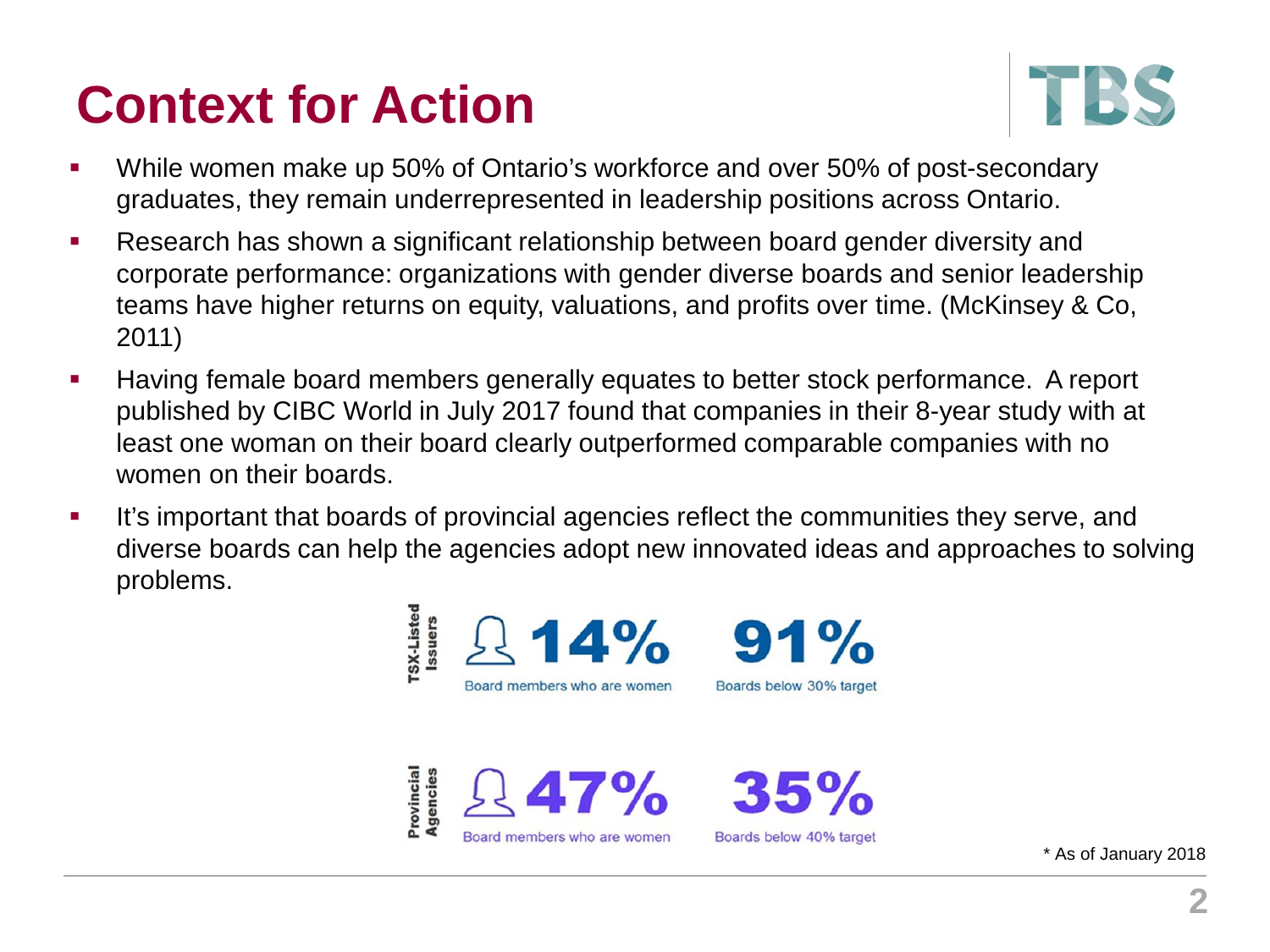## **Catalyst Canada's Recommendations**

In 2016, the Government of Ontario commissioned a report by Catalyst Canada entitled *Gender Diversity on Boards in Canada – Recommendations for Accelerating Progress*. The report found that:

- Canada lags behind other jurisdictions when it comes to gender balance on corporate boards.
- Jurisdictions that have laws and regulations to boost the number of women on boards saw an increase in the women in leadership positions.
- Boards with a high rate of renewal (and with term limits) of members were the most diverse.
- Ontario can play an important role in establishing targets for women on boards.

The report made a number of recommendations which included:

- The Ontario Government can be a role model to the private sector by setting a target that women would make up at least **40%** of all appointments to the boards of Ontario's agencies.
- Set a target for private companies that by the end of 2017, women make up at least 30% of board members for boards who already had one female director in 2016, or have at least one female director for boards who had none.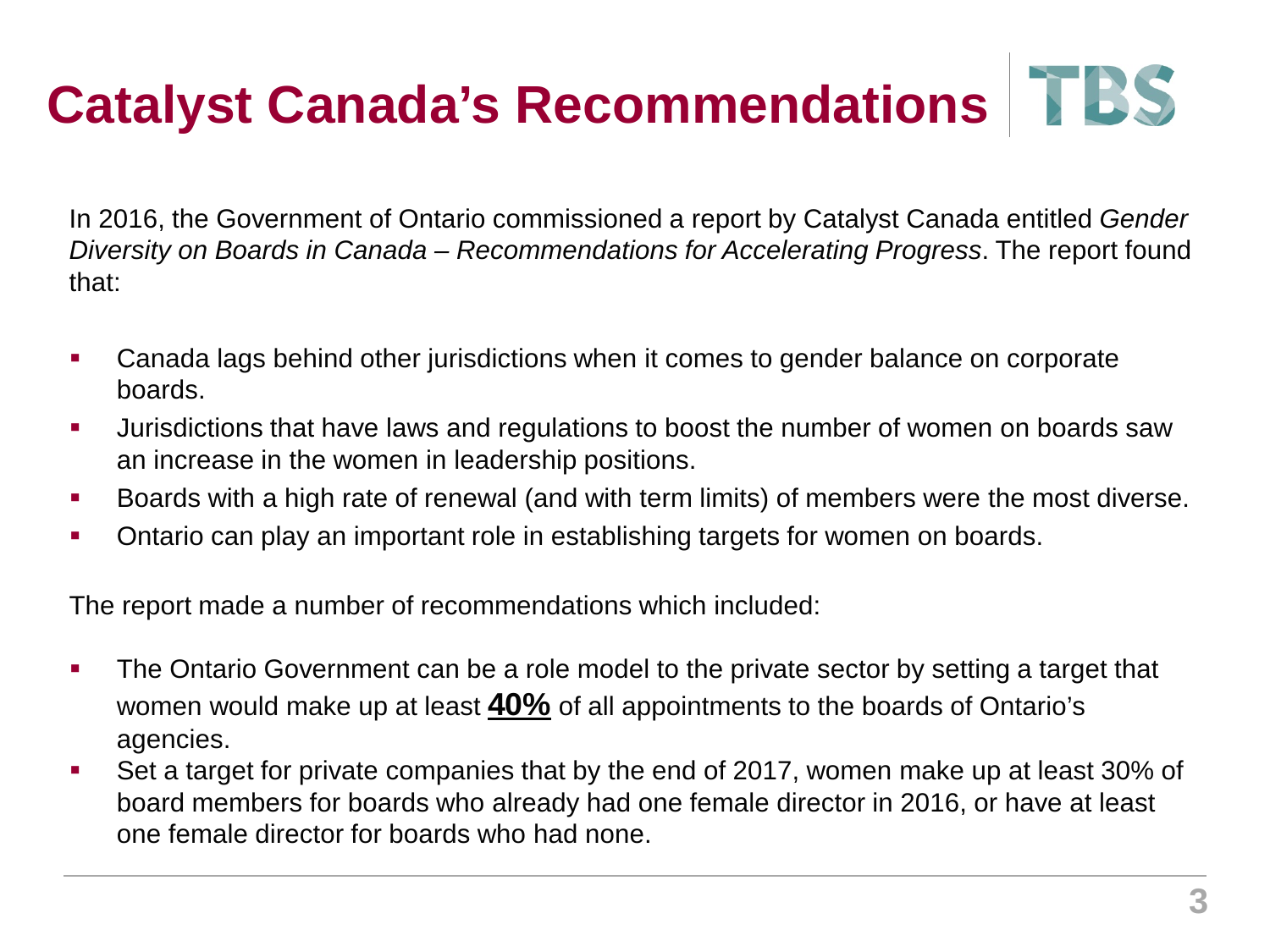### **The Government Commitment**



| $\equiv$ $\frac{THE}{CLOBE}$ Ontario wants at least 40 per cent women on provincial boards |
|--------------------------------------------------------------------------------------------|
|                                                                                            |

SURSCRIBE **PECISTER**  $3.006 \text{ m}$  Q  $\text{D}^{AA}$ 

**BOLITICS** 

#### Ontario wants at least 40 per cent women on provincial boards by 2019

**JANE TARER 3 AND TAVIA CRANTS** PUBLISHED JUNE 7, 2016 USA ETCH MANIFERS 15 581



"*Ontario played a leadership role in developing, and was among the first jurisdictions to adopt, comply or explain gender diversity disclosure requirements, which were also adopted by nine other jurisdictions across Canada. We need to keep building on this success — establishing these two new gender diversity targets will help to pave the way for more women to sit on boards of directors and take on executive roles. I encourage other businesses and corporations to follow our government's example and become leaders in gender equality in the workplace."*

> Kathleen Wynne Premier of Ontario